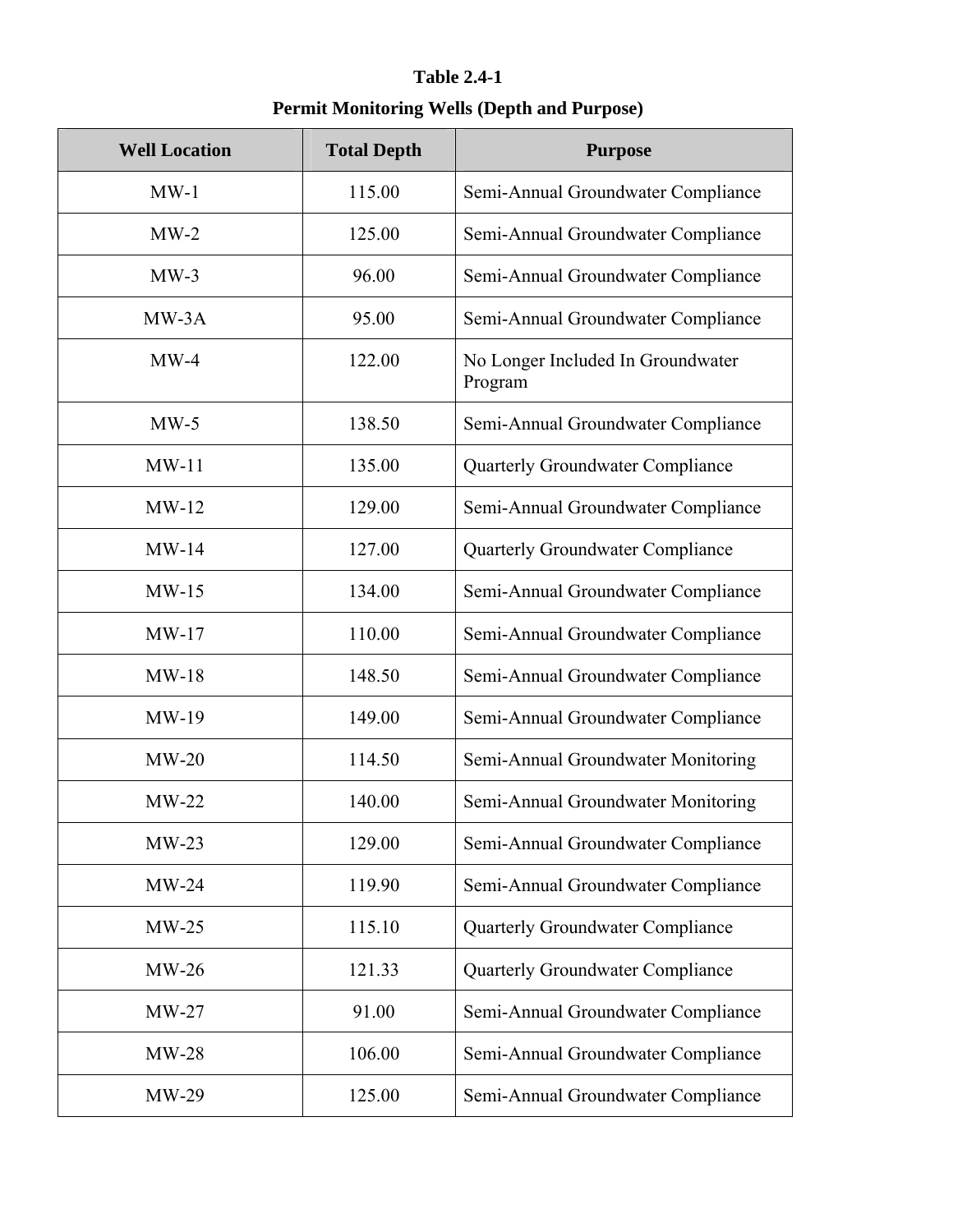| $MW-30$ | 107.00 | <b>Quarterly Groundwater Compliance</b>     |  |  |  |
|---------|--------|---------------------------------------------|--|--|--|
| $MW-31$ | 129.00 | <b>Quarterly Groundwater Compliance</b>     |  |  |  |
| $MW-32$ | 133.70 | Semi-Annual Groundwater Compliance          |  |  |  |
| $MW-33$ | 103.50 | Dry, Not sampled                            |  |  |  |
| $MW-34$ | 109.00 | Water Level Monitoring only                 |  |  |  |
| $MW-35$ | 123.60 | <b>Quarterly Groundwater for Background</b> |  |  |  |
| $MW-36$ | 119.90 | Quarterly Groundwater for Background        |  |  |  |
| $MW-37$ | 120.20 | Quarterly Groundwater for Background        |  |  |  |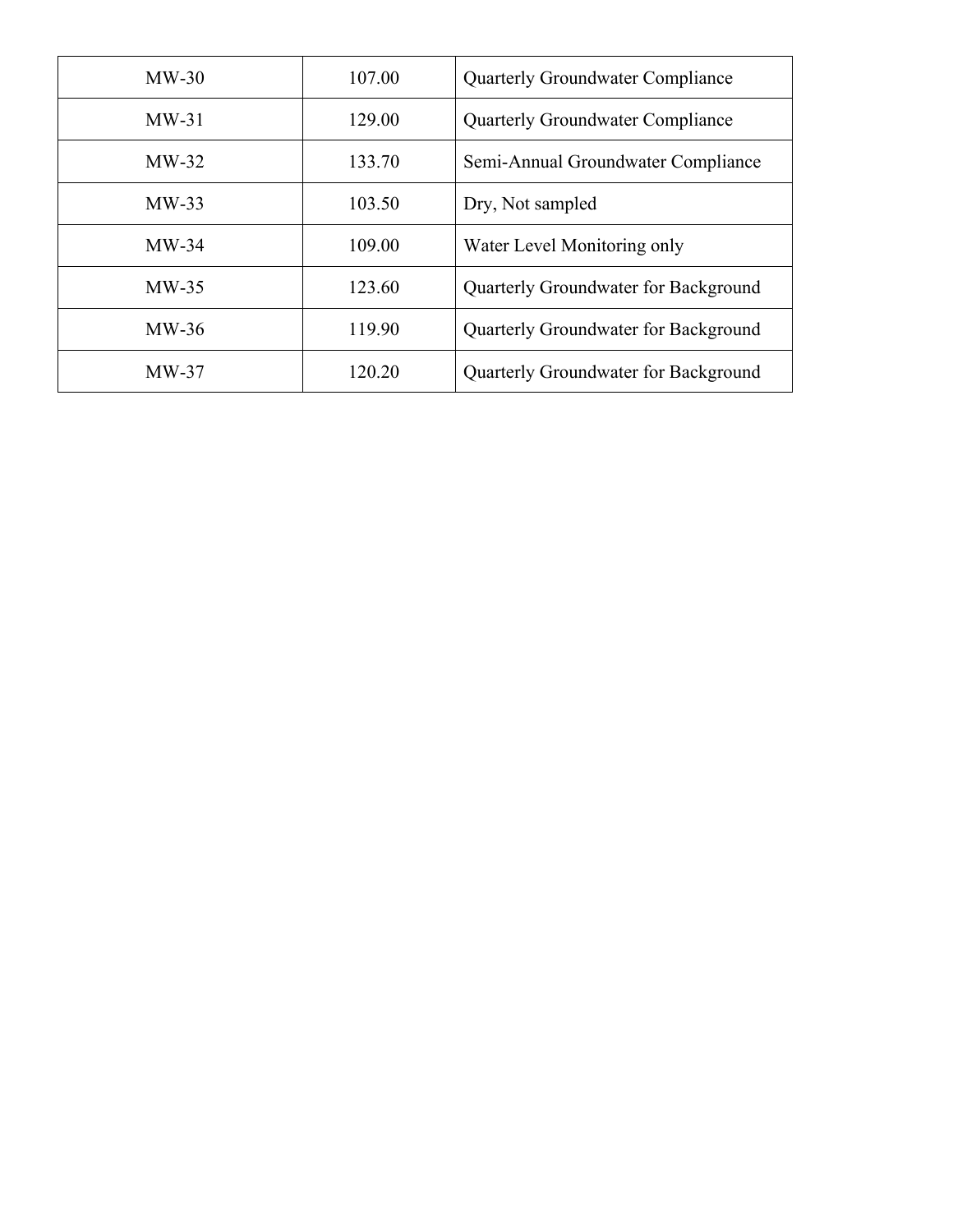# **Table 2.5.2.1-1 Water Quality of Groundwater in the Mill Vicinity**

| <b>Parameter</b>                          | <b>Test</b><br>Well<br>FES,<br>(G2R)<br>$(1/27/77 - 3/23/781)$ | Well #2<br>6/01/99 <sup>1</sup> | Well #5<br>6/08/99 <sup>1</sup> |
|-------------------------------------------|----------------------------------------------------------------|---------------------------------|---------------------------------|
| Field Specific Conductivity<br>(umhos/cm) | 310 to 400                                                     |                                 |                                 |
| Field pH                                  | 6.9 to 7.6                                                     |                                 |                                 |
| Temperature (°C)                          | 11 to 22                                                       |                                 |                                 |
| Estimated Flow m/hr (gpm)                 | 109(20)                                                        |                                 |                                 |
| pH                                        | 7.9 to 8.16                                                    |                                 |                                 |
| <b>Determination</b> , mg/liter           |                                                                |                                 |                                 |
| TDS $(Q180^{\circ}C)$                     | 216 to 1110                                                    |                                 |                                 |
| Redox Potential                           | 211 to 220                                                     |                                 |                                 |
| Alkalinity (as CaCOS <sub>3</sub> )       | 180 to 224                                                     |                                 |                                 |
| Hardness, total (as $CaCO3$ )             | 177 to 208                                                     |                                 |                                 |
| Bicarbonate                               |                                                                | 226                             | 214                             |
| Carbonate (as $CO3$ )                     | 0.0                                                            | < 1.0                           | < 1.0                           |
| Aluminum                                  |                                                                | 0.003                           | 0.058                           |
| Aluminum, dissolved                       | < 0.1                                                          |                                 |                                 |
| Ammonia (as N)                            | $0.0 \text{ to } 0.16$                                         | < 0.05                          | < 0.05                          |
| Antimony                                  |                                                                | < 0.001                         | < 0.001                         |
| Arsenic, total                            | .007 to 0.014                                                  | 0.018                           | < 0.001                         |
| Barium, total                             | $0.0 \text{ to } 0.15$                                         | 0.119                           | 0.005                           |
| Beryllium                                 |                                                                | < 0.001                         | < 0.001                         |
| Boron, total                              | $<0.1$ to $0.11$                                               |                                 |                                 |
| Cadmium, total                            | $<0.005$ to 0.0                                                | < 0.001                         | 0.018                           |
| Calcium                                   |                                                                | 50.6                            | 39.8                            |
| Calcium, dissolved                        | 51 to 112                                                      |                                 |                                 |
| Chloride                                  | $0.0$ to 50                                                    | < 1.0                           | 2.3                             |
| Sodium                                    |                                                                | 7.3                             | 9.8                             |
| Sodium, dissolved                         | 5.3 to 23                                                      |                                 |                                 |
| Silver                                    |                                                                | < 0.001                         | < 0.001                         |
| Silver, dissolved                         | $< 0.002$ to 0.0                                               |                                 |                                 |
| Sulfate                                   |                                                                | 28.8                            | 23.6                            |
| Sulfate, dissolved (as $SO_4$ )           | 17 to 83                                                       |                                 |                                 |
| Vanadium<br>Vanadium, dissolved           |                                                                | 0.003                           | 0.003                           |
|                                           | $< 0.02$ to 0.16                                               | 0.011                           |                                 |
| Manganese                                 |                                                                |                                 | 0.032                           |
| Manganese, dissolved                      | $0.03$ to $0.020$                                              |                                 |                                 |
| Chromium, total                           | $0.02$ to $0.0$                                                | 0.005                           | 0.005                           |
| Copper, total<br>Fluoride                 | $0.005$ to $0.0$                                               | 0.002<br>0.18                   | 0.086<br>0.18                   |
| Fluoride, dissolved                       | 0.1 to 0.22                                                    |                                 |                                 |
| Iron, total                               | $0.35$ to $2.1$                                                | 0.43                            | 0.20                            |
| Iron, dissolved                           | 0.30 to 2.3                                                    |                                 |                                 |
| Lead, total                               | $0.02 - 0.0$                                                   | < 0.001                         | 0.018                           |
| Magnesium                                 |                                                                | 20.4                            | 21.3                            |
| Magnesium, dissolved                      | 15 to 21                                                       |                                 |                                 |
| Mercury, total                            | $< 00002$ to 0.0                                               | < 0.001                         | < 0.001                         |
| Molybdenum                                |                                                                | 0.001                           | < 0.001                         |
|                                           |                                                                |                                 |                                 |

  $^1$  Zero values (0.0) are below detection limits.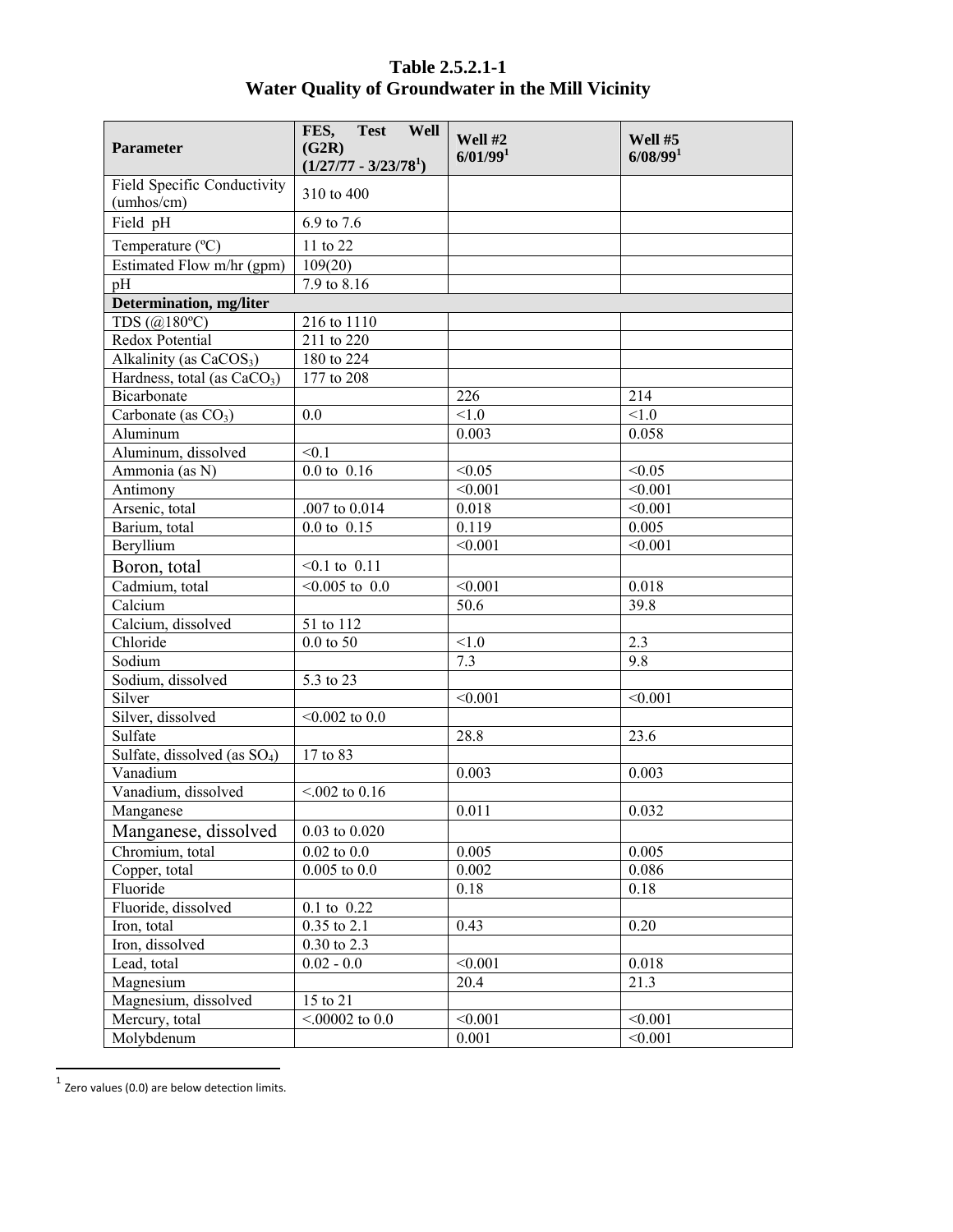| Parameter                        | <b>Test</b><br>Well<br>FES,<br>(G2R)<br>$(1/27/77 - 3/23/781)$ | Well #2<br>6/01/99 <sup>1</sup> | Well #5<br>6/08/99 <sup>1</sup> |
|----------------------------------|----------------------------------------------------------------|---------------------------------|---------------------------------|
| Molybdenum, dissolved            | 0.004 to 0.010                                                 |                                 |                                 |
| Nickel                           |                                                                | < 0.001                         | 0.004                           |
| Nitrate + Nitrate as N           |                                                                | < 0.10                          | < 0.10                          |
| Nitrate (as N)                   | $< 0.05$ to 0.12                                               |                                 |                                 |
| Phosphorus, total (as P)         | $< 0.01$ to 0.03                                               |                                 |                                 |
| Potassium                        |                                                                | 3.1                             | 3.3                             |
| Potassium, dissolved             | 2.4 to 3.2                                                     |                                 |                                 |
| Selenium                         |                                                                | < 0.001                         | < 0.001                         |
| Selenium, dissolved              | $< 0.05$ to 0.0                                                |                                 |                                 |
| Silica, dissolved (as $SiO2$ )   | 5.8 to 12                                                      |                                 |                                 |
| Strontium, total                 | $0.5$ to $0.67$                                                |                                 |                                 |
| Thallium                         |                                                                | < 0.001                         | < 0.001                         |
| Uranium, total (as U)            | $< 0.02$ to 0.16                                               | 0.0007                          | 0.0042                          |
| Uranium, dissolved (as U)        | $< 0.02$ to 0.031                                              |                                 |                                 |
| Zinc                             |                                                                | 0.010                           | 0.126                           |
| Zinc, dissolved                  | 0.007 to 0.39                                                  |                                 |                                 |
| Total Organic Carbon             | 1.1 to 16                                                      |                                 |                                 |
| Chemical Oxygen Demand           | $<$ 1 to 66                                                    |                                 |                                 |
| Oil and Grease                   | $\mathbf{1}$                                                   |                                 |                                 |
| <b>Total Suspended Solids</b>    | 6 to 1940                                                      | < 1.0                           | 10.4                            |
| Turbidity                        |                                                                | $\overline{5.56}$               | 19.1                            |
| <b>Determination</b> (pCi/liter) |                                                                |                                 |                                 |
| Gross Alpha                      |                                                                |                                 | < 1.0                           |
| Gross Alpha $\pm$ precision      | $1.6 \pm 1.3$ to $10.2 \pm 2.6$                                |                                 |                                 |
| Gross Beta                       |                                                                |                                 | < 2.0                           |
| Gross Beta $\pm$ precision       | $8 + 8$ to $73 + 19$                                           |                                 |                                 |
| Radium $226 + \text{precision}$  |                                                                |                                 | $0.3 + 0.2$                     |
| Radium 228                       |                                                                |                                 | < 1.0                           |
| $Ra-226 + precision$             | $0.1 + .3$ to $0.6 + 0.4$                                      |                                 |                                 |
| Th-230 $\pm$ precision           | $0.1+0.4$ to $0.7+2.7$                                         |                                 |                                 |
| $Pb-210 + \text{precision}$      | $0.0 + 4.0$ to $1.0 + 2.0$                                     |                                 |                                 |
| $Po-210 + precision$             | $0.0 + 0.3$ to $0.0 + 0.8$                                     |                                 |                                 |

Source: Adapted from FES Table 2.25 with additional Mill sampling data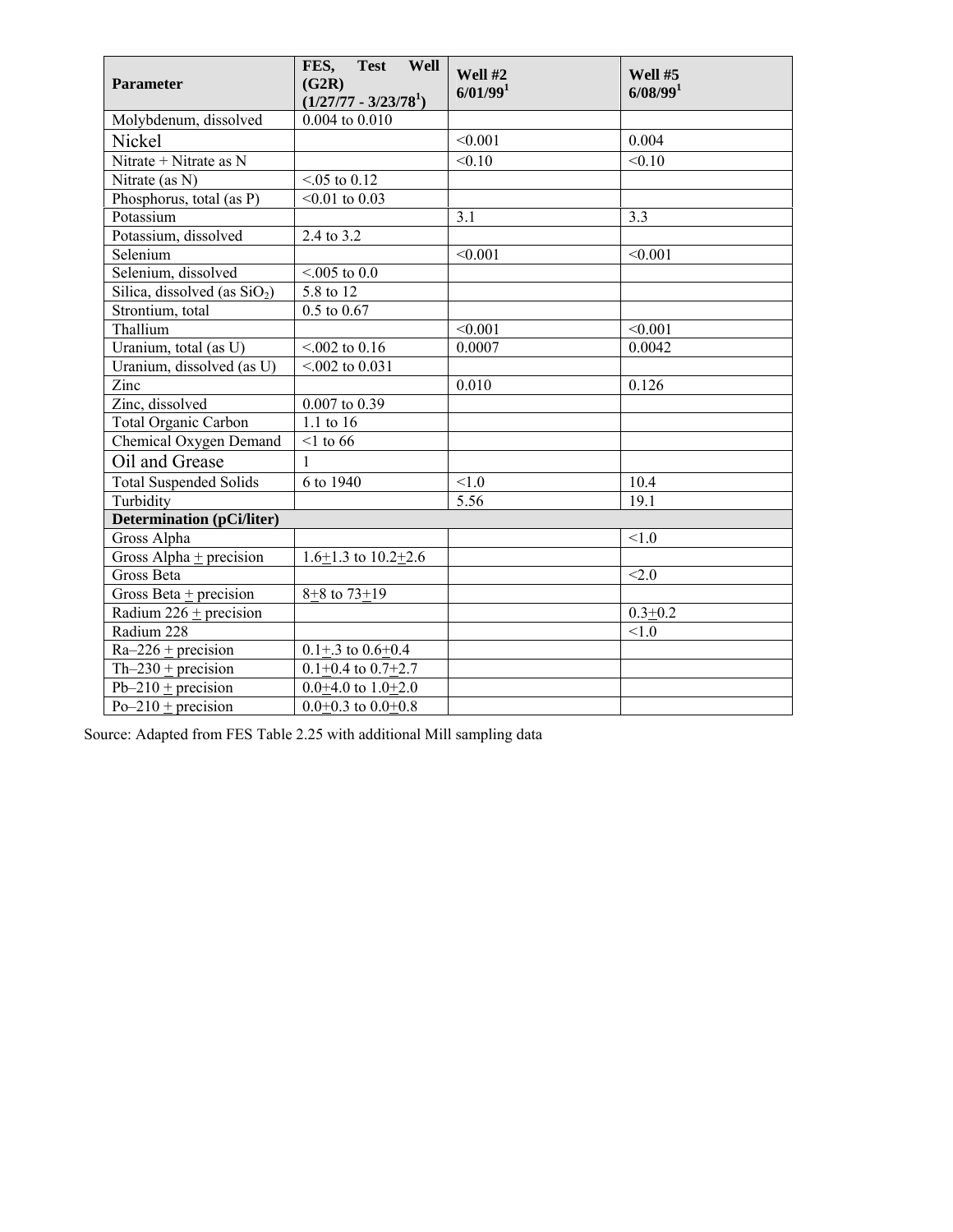#### **Table 2.5.3-1 Results of Quarterly Sampling Ruin Spring (2003-2004)**

| <b>Parameter</b>               | <b>Ruin Spring</b> |                              |                        |                        |                        |                  |                        |                  |
|--------------------------------|--------------------|------------------------------|------------------------|------------------------|------------------------|------------------|------------------------|------------------|
|                                | $Q1-03$            | $Q2-03$                      | $Q3-03$                | $Q4-3$                 | $Q1-04$                | $Q2-04$          | $Q3-04$                | $Q4-04$          |
| Major Ions (mg/L)              |                    |                              |                        |                        |                        |                  |                        |                  |
| Alkalinity                     | $\blacksquare$     |                              | 196                    | 198                    | 193                    | 191              | 195                    | 183              |
| Carbon Dioxide                 | $\overline{a}$     |                              | $\overline{ND}$        | $\overline{ND}$        | $\overline{ND}$        | ND               | $\overline{12}$        | ND               |
| Carbonate                      | $\frac{1}{2}$      | $\qquad \qquad \blacksquare$ | N <sub>D</sub>         | <b>ND</b>              | N <sub>D</sub>         | ND               | ND                     | N <sub>D</sub>   |
| Bicarbonate                    | $\overline{a}$     | $\overline{a}$               | 239                    | 241                    | 235                    | 232              | 238                    | 223              |
| Hydroxide                      | $\overline{a}$     |                              | ND                     | <b>ND</b>              | ND                     | $\overline{ND}$  | <b>ND</b>              | $\overline{ND}$  |
| Calcium                        | 153                | 156                          | 149                    | 158                    | 158                    | $\overline{162}$ | 176                    | 186              |
| Chloride                       | 28.1               | 21.5                         | 27.4                   | 28.0                   | 29.3                   | 28.5             | 26                     | $\overline{25}$  |
| Fluoride                       |                    |                              | ND                     | 0.5                    | $\overline{0.5}$       | 0.6              | 0.6                    | $\overline{0.6}$ |
| Magnesium                      | 34.8               | 34.2                         | 31.7                   | 34.2                   | 35.8                   | 35.1             | 37.1                   | 38.6             |
| Nitrogen, Ammonia As N         | $\overline{ND}$    | <b>ND</b>                    | N <sub>D</sub>         | N <sub>D</sub>         | ND                     | 0.06             | ND                     | 0.06             |
| Nitrogen, Nitrate+Nitrite as N | 1.6                | $\overline{1.5}$             | 1.4                    | 1.4                    | 1.73                   | 1.85             | 1.34                   | $\overline{1.7}$ |
| Phosphorous                    | 0.10               | <b>ND</b>                    | $\overline{a}$         | <b>ND</b>              | ND                     | ND               | ND                     | ND               |
| Potassium                      | 2.6                | $\overline{3.3}$             | $\overline{3.3}$       | $\overline{3.9}$       | 3.4                    | $\overline{3.6}$ | 4.0                    | $\overline{3.7}$ |
| Sodium                         | 110                | 105                          | 103                    | $\overline{113}$       | 104                    | 110              | 113                    | 116              |
| Sulfate                        | $\overline{503}$   | 501                          | 495                    | 506                    | 539                    | 468              | 544                    | 613              |
| <b>Physical Properties</b>     |                    |                              |                        |                        |                        |                  |                        |                  |
| Conductivity (umhos/cm)        | $\blacksquare$     | $\qquad \qquad \blacksquare$ | 1440                   | 1410                   | 1390                   | 1440             | 1320                   | 1570             |
| pH                             | l,                 | $\overline{a}$               | 7.91                   | 7.98                   |                        |                  |                        |                  |
| TDS(mg/L)                      | ÷,                 | $\blacksquare$               | 1040                   | 1000                   | 1050                   | 1110             | 1050                   | 1070             |
| $TSS$ (mg/L)                   | ÷,                 | $\blacksquare$               | 13.5                   | ND                     | ND                     | ND               | ND                     | ${\rm ND}$       |
| Turbidity (NTU)                | ÷,                 |                              | 0.16                   | 0.13                   | <b>ND</b>              | 0.12             | $\overline{a}$         |                  |
| Metals-Dissolved (mg/L)        |                    |                              |                        |                        |                        |                  |                        |                  |
| Aluminum                       | ND                 | <b>ND</b>                    | 0.40                   | <b>ND</b>              | ND                     | <b>ND</b>        | ND                     | ND               |
| Antimony                       | $\overline{ND}$    | <b>ND</b>                    | ND                     | <b>ND</b>              | ND                     | ND               | <b>ND</b>              | N <sub>D</sub>   |
| Arsenic                        | 0.001              | <b>ND</b>                    | ND                     | 0.001                  | ND                     | ND               | <b>ND</b>              | N <sub>D</sub>   |
| <b>Barium</b>                  | $\overline{ND}$    | <b>ND</b>                    | N <sub>D</sub>         | <b>ND</b>              | N <sub>D</sub>         | $\overline{ND}$  | $\overline{ND}$        | N <sub>D</sub>   |
| Beryllium                      | $\overline{ND}$    | <b>ND</b>                    | ND                     | ND                     | ND                     | $\overline{ND}$  | N <sub>D</sub>         | N <sub>D</sub>   |
| Cadmium                        | $\overline{ND}$    | <b>ND</b>                    | N <sub>D</sub>         | <b>ND</b>              | N <sub>D</sub>         | ND               | <b>ND</b>              | N <sub>D</sub>   |
| Chromium                       | $\overline{ND}$    | <b>ND</b>                    | ND                     | <b>ND</b>              | ND                     | ND               | <b>ND</b>              | N <sub>D</sub>   |
| Copper                         | $\overline{ND}$    | <b>ND</b>                    | 0.082                  | <b>ND</b>              | ND                     | $\overline{ND}$  | <b>ND</b>              | N <sub>D</sub>   |
| Iron                           | $\overline{ND}$    | <b>ND</b>                    | <b>ND</b>              | <b>ND</b>              | ND                     | $\overline{ND}$  | <b>ND</b>              | N <sub>D</sub>   |
| Lead                           | $\overline{ND}$    | <b>ND</b>                    | ND                     | <b>ND</b>              | ND                     | ND               | <b>ND</b>              | N <sub>D</sub>   |
| Manganese                      | $\overline{ND}$    | <b>ND</b>                    | ND                     | <b>ND</b>              | ND                     | N <sub>D</sub>   | <b>ND</b>              | ND               |
| Mercury                        | $\overline{ND}$    | <b>ND</b>                    | ND                     | <b>ND</b>              | ND                     | N <sub>D</sub>   | <b>ND</b>              | ND               |
| Molybdenum                     | ND                 | $\overline{\text{ND}}$       | $\overline{\text{ND}}$ | $\overline{\text{ND}}$ | $\overline{\text{ND}}$ | ND               | $\overline{\text{ND}}$ | ND               |
| Nickel                         | $\rm ND$           | ND                           | ND                     | ND                     | ND                     | ND               | ND                     | ND               |
| Selenium                       | 0.013              | 0.012                        | 0.012                  | 0.012                  | 0.012                  | 0.012            | 0.012                  | 0.012            |
| Silver                         | $\rm ND$           | $\rm ND$                     | $\rm ND$               | ${\rm ND}$             | ND                     | ND               | $\rm ND$               | ND               |
| Thallium                       | $\overline{ND}$    | $\rm ND$                     | $\rm ND$               | $\rm ND$               | $\rm ND$               | ${\rm ND}$       | $\rm ND$               | ND               |
| Uranium                        | 0.009              | 0.011                        | 0.010                  | 0.010                  | 0.011                  | 0.011            | 0.009                  | 0.010            |
| Vanadium                       | ND                 | $\rm ND$                     | $\rm ND$               | ND                     | ND                     | $\rm ND$         | $\rm ND$               | ND               |
| Zinc                           | 0.014              | $\rm ND$                     | ND                     | ND                     | ND                     | $\rm ND$         | ND                     | ND               |
| Radionuclides (pCi/L)          |                    |                              |                        |                        |                        |                  |                        |                  |
| Gross Alpha Minus Rn & U       | $\blacksquare$     |                              | $\blacksquare$         |                        | ND                     | ND               | 1.4                    | ND               |
| Lead $210$                     | $\overline{42}$    | $\rm ND$                     | ND                     | $\rm ND$               | ND                     | ND               | ND                     | $\rm ND$         |
| Radium 226                     | $\overline{0.3}$   | ND                           | 0.3                    | $\rm ND$               | ND                     | $\rm ND$         | 1.3                    | ND               |
| Thorium 230                    | 0.3                | 0.2                          | 0.5                    | $\rm ND$               | ND                     | ${\rm ND}$       | 0.4                    | ND               |
| Thorium 232                    |                    | $\blacksquare$               | ${\rm ND}$             | $\rm ND$               | $\rm ND$               | ${\rm ND}$       | ND                     | $\Box$           |
| Thorium 228                    | $\overline{a}$     | $\overline{\phantom{0}}$     | $\rm ND$               | ND                     | ND                     | ND               | $\blacksquare$         | $\frac{1}{2}$    |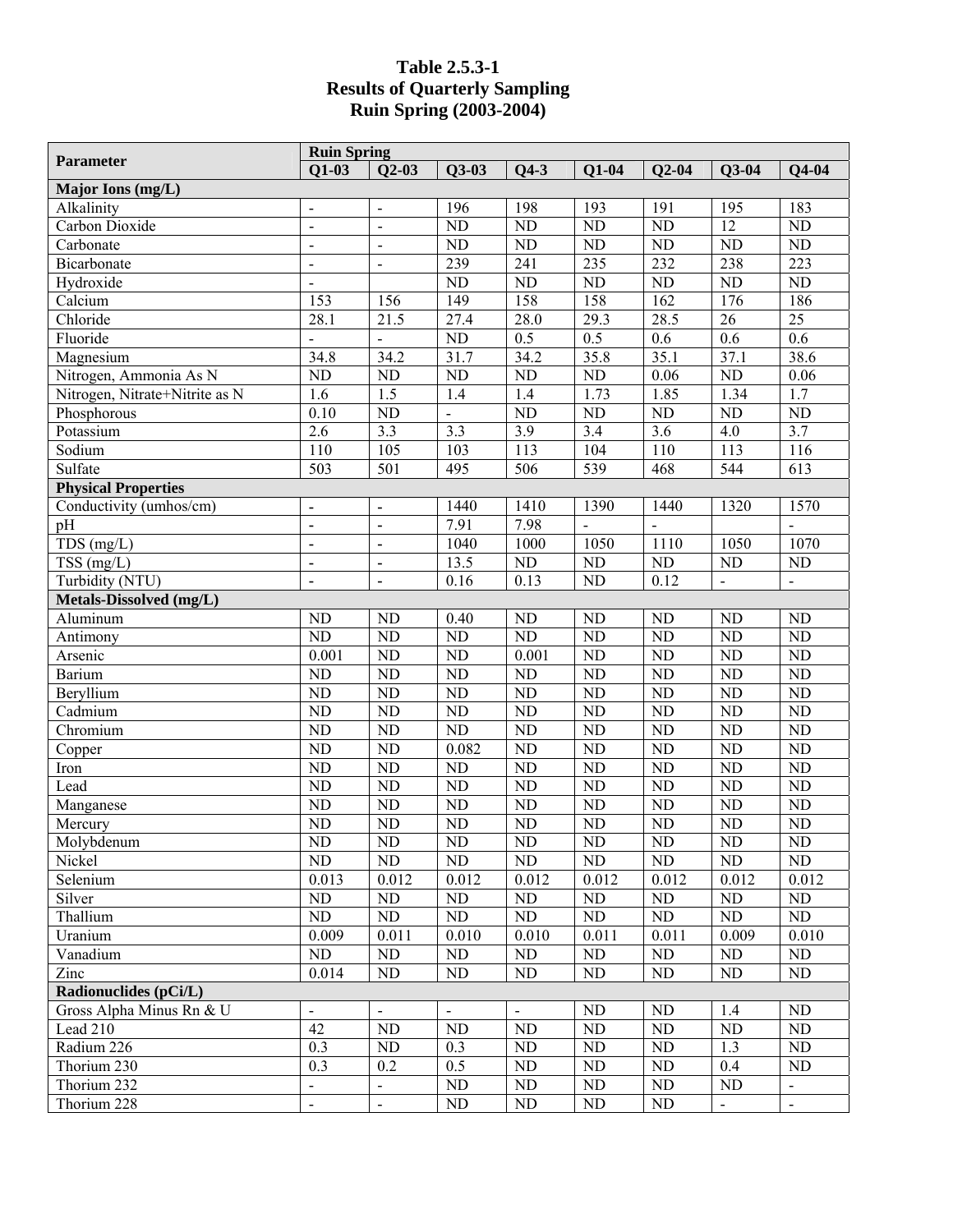# **Table 2.5.3-2 Results of Annual Sampling Ruin Spring (2009-2011)**

|                      | <b>Ruin Spring</b> |            |               |              |                                                                                        |                          |  |  |  |  |
|----------------------|--------------------|------------|---------------|--------------|----------------------------------------------------------------------------------------|--------------------------|--|--|--|--|
|                      |                    |            |               |              | <b>Range of Average</b><br><b>Historic Values for</b><br>Monitoring Wells <sup>1</sup> | Ave 2003-                |  |  |  |  |
| Constituent          | 2009               | 2010       | 2011 - May    | 2011 - July  | ∗                                                                                      | $2004^2$                 |  |  |  |  |
|                      | Major Ions (mg/l)  |            |               |              |                                                                                        |                          |  |  |  |  |
| Carbonate            | $\leq$ 1           | <1         | <1            | $\mathbf{1}$ | --                                                                                     |                          |  |  |  |  |
| Bicarbonate          | 233                | 254        | 241           | 239          | --                                                                                     | $\overline{\phantom{a}}$ |  |  |  |  |
| Calcium              | 151                | 136        | 145           | 148          |                                                                                        | --                       |  |  |  |  |
| Chloride             | 28                 | 23         | 25            | 44           | $ND - 213$                                                                             | 27                       |  |  |  |  |
| Fluoride             | 0.5                | 0.53       | 0.45          | 0.5          | $ND - 1.3$                                                                             | $0.6\,$                  |  |  |  |  |
| Magnesium            | 32.3               | 29.7       | 30.6          | 31.1         | $\overline{\phantom{a}}$                                                               | $\overline{\phantom{m}}$ |  |  |  |  |
| Nitrogen-<br>Ammonia | 0.09               | < 0.05     | ND            | < 0.05       |                                                                                        |                          |  |  |  |  |
| Nitrogen-Nitrate     | 1.4                | 1.7        | 1.7           | 1.6          |                                                                                        | $\overline{\phantom{a}}$ |  |  |  |  |
| Potassium            | 3.3                | 3.07       | 3.2           | 3.3          | $\overline{\phantom{a}}$                                                               | $\overline{\phantom{a}}$ |  |  |  |  |
| Sodium               | 104                | 93.4       | 110           | 111          | --                                                                                     | $\overline{\phantom{a}}$ |  |  |  |  |
| Sulfate              | 528                | 447        | 486           | 484          | ND - 3455                                                                              | 521                      |  |  |  |  |
| pH (s.u.)            | 7.85               | 7.51       | 7.66          | 8.14         | $6.7 - 8.9$                                                                            | 7.9                      |  |  |  |  |
| <b>TDS</b>           | 1010               | 903        | 942           | 905          | 1019 - 5548                                                                            | 1053                     |  |  |  |  |
|                      |                    |            | Metals (ug/l) |              |                                                                                        |                          |  |  |  |  |
| Arsenic              | $<\!\!5$           | $<\!\!5$   | $<$ 5         | $<$ 5        |                                                                                        |                          |  |  |  |  |
| Beryllium            | $< 0.5$            | $\leq 0.5$ | < 0.5         | < 0.5        | --                                                                                     | $\overline{\phantom{a}}$ |  |  |  |  |
| Cadmium              | < 0.5              | < 0.5      | < 0.5         | < 0.5        | ND - 4.78                                                                              | 0.01                     |  |  |  |  |
| Chromium             | $<$ 25             | $<$ 25     | <25           | <25          | $\overline{\phantom{a}}$                                                               | $\overline{\phantom{a}}$ |  |  |  |  |
| Cobalt               | <10                | <10        | $<\!\!10$     | <10          | --                                                                                     | $\overline{\phantom{a}}$ |  |  |  |  |
| Copper               | <10                | <10        | <10           | <10          |                                                                                        | $-$                      |  |  |  |  |
| Iron                 | $<$ 30             | $<$ 30     | $<$ 30        | $30$         | ND - 7942                                                                              | 25                       |  |  |  |  |
| Lead                 | < 1.0              | < 1.0      | $<1.0$        | $<1.0$       | --                                                                                     | $\overline{\phantom{a}}$ |  |  |  |  |
| Manganese            | $<\!\!10$          | $<$ 10     | $<\!\!10$     | $<$ 10       | ND - 34,550                                                                            | $5\,$                    |  |  |  |  |
| Mercury              | < 0.5              | < 0.5      | < 0.5         | < 0.5        | --                                                                                     | $\overline{\phantom{a}}$ |  |  |  |  |
| Molybdenum           | 17                 | 17         | 16            | 17           | --                                                                                     | --                       |  |  |  |  |
| Nickel               | $<$ 20             | $<$ 20     | $<$ 20        | $<$ 20       | $ND - 61$                                                                              | 0.05                     |  |  |  |  |
| Selenium             | 12.2               | $10\,$     | 11.8          | 10.2         | ND - 106.5                                                                             | 12.1                     |  |  |  |  |
| Silver               | $<$ 10             | $<$ 10     | <10           | <10          | $\overline{\phantom{m}}$                                                               | $\overline{\phantom{a}}$ |  |  |  |  |
| Thallium             | < 0.5              | < 0.5      | < 0.5         | < 0.5        | --                                                                                     | $\overline{\phantom{a}}$ |  |  |  |  |
| Tin                  | $<100$             | $<\!\!100$ | $<\!\!100$    | $<100$       | --                                                                                     | $\overline{\phantom{a}}$ |  |  |  |  |
| Uranium              | 9.11               | 8.47       | 9.35          | 8.63         | ND - 59.8                                                                              | 10                       |  |  |  |  |
| Vanadium             | <15                | <15        | <15           | <15          | --                                                                                     | $\overline{\phantom{m}}$ |  |  |  |  |
| Zinc                 | $<$ 10             | $<$ 10     | $<$ 10        | $<$ 10       | $\overline{\phantom{m}}$                                                               | $\overline{\phantom{a}}$ |  |  |  |  |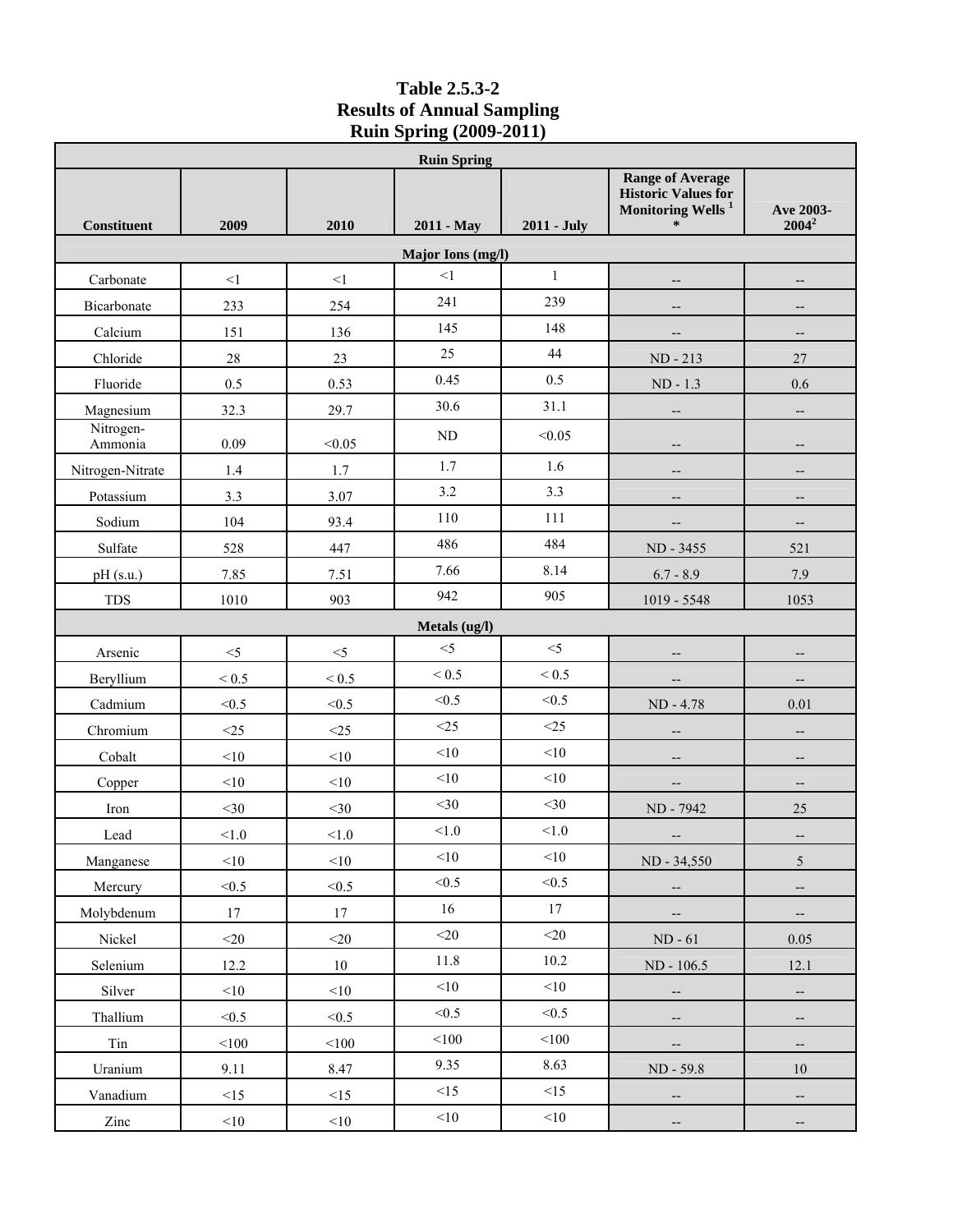| Radiologics (pCi/l)     |             |        |         |          |                          |                          |  |  |  |
|-------------------------|-------------|--------|---------|----------|--------------------------|--------------------------|--|--|--|
| Gross Alpha             | < 0.2       | < 0.2  | $<-0.3$ | $<-0.05$ | $ND - 36$                | 0.28                     |  |  |  |
|                         | VOCS (ug/L) |        |         |          |                          |                          |  |  |  |
| Acetone                 | $20$        | $<$ 20 | ND      | ND       | $\qquad \qquad -$        | $\overline{\phantom{a}}$ |  |  |  |
| Benzene                 | < 1.0       | < 1.0  | ND      | ND       | $\qquad \qquad \cdots$   | $\overline{\phantom{a}}$ |  |  |  |
| Carbon<br>tetrachloride | < 1.0       | < 1.0  | ND      | ND       | $\qquad \qquad -$        | $- -$                    |  |  |  |
| Chloroform              | < 1.0       | < 1.0  | ND      | ND       | $\overline{\phantom{a}}$ | $\overline{\phantom{a}}$ |  |  |  |
| Chloromethane           | < 1.0       | < 1.0  | ND      | ND       | $\qquad \qquad -$        | $\overline{\phantom{a}}$ |  |  |  |
| <b>MEK</b>              | $20$        | $<$ 20 | ND      | ND       | $\qquad \qquad -$        | $\overline{\phantom{a}}$ |  |  |  |
| Methylene<br>Chloride   | $<1.0$      | < 1.0  | ND      | ND       | --                       | --                       |  |  |  |
| Naphthalene             | < 1.0       | < 1.0  | ND      | ND       | $\overline{\phantom{a}}$ | $\qquad \qquad -$        |  |  |  |
| Tetrahydrofuran         | < 1.0       | < 1.0  | ND      | ND       | $\overline{\phantom{a}}$ | $\overline{\phantom{a}}$ |  |  |  |
| Toluene                 | < 1.0       | < 1.0  | ND      | ND       | $\overline{\phantom{m}}$ | $\overline{\phantom{a}}$ |  |  |  |
| Xylenes                 | < 1.0       | < 1.0  | ND      | ND       | --                       | $\overline{\phantom{a}}$ |  |  |  |

<sup>1</sup> From Figure 3, Table 10 and Appendix B of the *Revised Addendum, Background Groundwater Quality Report: New Wells for Denison Mines (USA) Corp's White Mesa Mill Site, San Juan County, Utah*, April 30, 2008, prepared by INTERA, Inc. and Table 16 and Appendix D of the *Revised Background Groundwater Quality Report: Existing Wells for Denison Mines (USA) Corp.'s White Mesa Uranium Mill Site, San Juan County, Utah*, October 2007, prepared by INTERA, Inc.

2 From Figure 9 of the *Revised Addendum, Evaluation of Available Pre-Operational and Regional Background Data, Background Groundwater Quality Report: Existing Wells for Denison Mines (USA) Corp.'s White Mesa Mill Site, San Juan Couinty, Utah*, November 16, 2007, prepared by INTERA, Inc.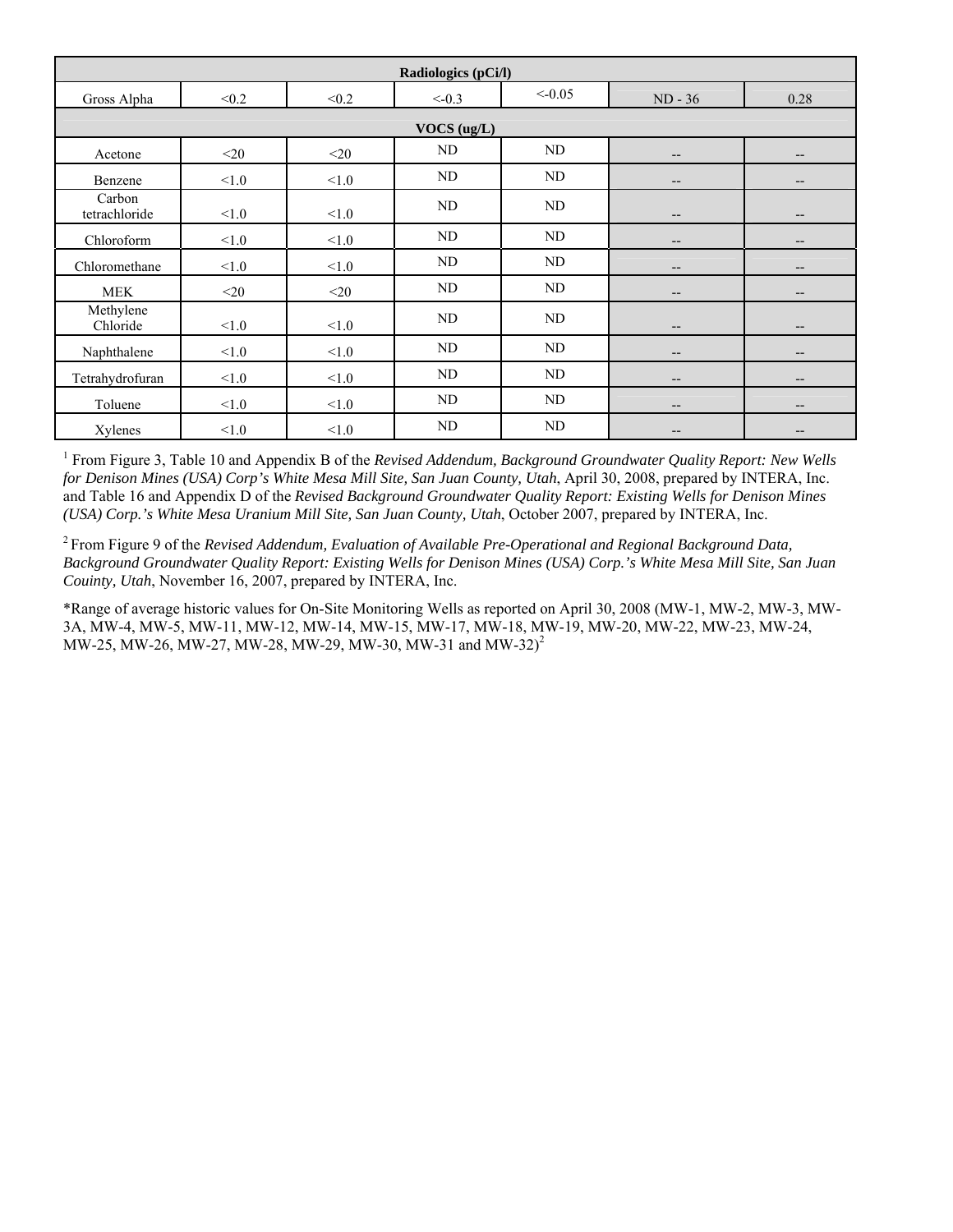#### **Table 2.5.3-3 Results of Annual Sampling Cottonwood Seep (2009-2011)**

|                      | <b>Cottonwood Seep</b> |          |                   |             |                                                                                            |                                 |  |
|----------------------|------------------------|----------|-------------------|-------------|--------------------------------------------------------------------------------------------|---------------------------------|--|
| Constituent          | 2009                   | 2010     | 2011 - May        | 2011 - July | Range of<br><b>Average Historic</b><br><b>Values for</b><br><b>Monitoring</b><br>$Wells1*$ | Ave 1977 - 1982<br>$\mathbf{1}$ |  |
|                      |                        |          | Major Ions (mg/l) |             |                                                                                            |                                 |  |
| Carbonate            | $<1\,$                 | $<1\,$   | $\leq$ 1          | 6           | $\overline{\phantom{a}}$                                                                   |                                 |  |
| Bicarbonate          | 316                    | 340      | 330               | 316         | --                                                                                         | $\overline{\phantom{a}}$        |  |
| Calcium              | 90.3                   | 92.2     | 95.4              | 94.2        | --                                                                                         |                                 |  |
| Chloride             | 124                    | 112      | 113               | 134         | ND - 213                                                                                   | 31                              |  |
| Fluoride             | 0.4                    | 0.38     | 0.34              | 0.38        | $ND - 1.3$                                                                                 | $0.8\,$                         |  |
| Magnesium            | 25                     | 24.8     | 25.2              | 25.2        | --                                                                                         | $\overline{\phantom{a}}$        |  |
| Nitrogen-<br>Ammonia | < 0.05                 | < 0.05   | < 0.05            | < 0.05      | $\overline{\phantom{a}}$                                                                   |                                 |  |
| Nitrogen-Nitrate     | 0.1                    | < 0.1    | 0.1               | < 0.1       | --                                                                                         | $-$                             |  |
| Potassium            | 5.7                    | 5.77     | 6                 | 5.9         | --                                                                                         | $\qquad \qquad -$               |  |
| Sodium               | 205                    | 214      | 229               | 227         | --                                                                                         | $-$                             |  |
| Sulfate              | 383                    | 389      | 394               | 389         | ND - 3455                                                                                  | 230                             |  |
| pH (s.u.)            | 7.73                   | 7.47     | 7.55              | 8.04        | $6.7 - 8.9$                                                                                | 7.6                             |  |
| TDS                  | 1010                   | 900      | 1030              | 978         | $1019 - 5548$                                                                              | 811                             |  |
|                      |                        |          | Metals (ug/l)     |             |                                                                                            |                                 |  |
| Arsenic              | $<$ 5                  | $<\!\!5$ | $<$ 5             | $<$ 5       | $\overline{\phantom{a}}$                                                                   | $-$                             |  |
| Beryllium            | < 0.5                  | < 0.5    | < 0.5             | < 0.5       | $\overline{\phantom{a}}$                                                                   | $\overline{\phantom{a}}$        |  |
| Cadmium              | < 0.5                  | < 0.5    | < 0.5             | < 0.5       | ND - 4.78                                                                                  | $-$                             |  |
| Chromium             | <25                    | <25      | <25               | <25         | --                                                                                         |                                 |  |
| Cobalt               | <10                    | <10      | <10               | <10         | $\qquad \qquad -$                                                                          | $-$                             |  |
| Copper               | $<\!\!10$              | <10      | $<\!\!10$         | <10         | --                                                                                         | $\overline{\phantom{a}}$        |  |
| Iron                 | $<$ 30                 | $<$ 30   | 53                | $<$ 30      | ND - 7942                                                                                  | 150                             |  |
| Lead                 | < 1.0                  | $<1.0$   | $<1.0$            | < 1.0       | $- \hspace{0.1em} -$                                                                       | $-\hbox{--}$                    |  |
| Manganese            | $<$ 10                 | < 10     | $<\!\!10$         | $<\!\!10$   | ND - 34,550                                                                                | 580                             |  |
| Mercury              | < 0.5                  | < 0.5    | < 0.5             | < 0.5       | --                                                                                         | $\overline{\phantom{a}}$        |  |
| Molybdenum           | $<$ 10                 | $<$ 10   | $<$ 10            | $<\!\!10$   | $\overline{\phantom{a}}$                                                                   | --                              |  |
| Nickel               | $<$ 20                 | $<$ 20   | $<$ 20            | $<$ 20      | $ND - 61$                                                                                  | $-\hbox{--}$                    |  |
| Selenium             | < 5.0                  | < 5.0    | < 5.0             | < 5.0       | ND - 106.5                                                                                 | $\qquad \qquad -$               |  |
| Silver               | $<$ 10                 | < 10     | <10               | <10         | $\overline{\phantom{a}}$                                                                   | $\overline{\phantom{a}}$        |  |
| Thallium             | < 0.5                  | < 0.5    | < 0.5             | < 0.5       | $\overline{\phantom{a}}$                                                                   | $\qquad \qquad -$               |  |
| $\rm{T}$             | $<\!\!100$             | $<$ 100  | < 100             | $<100$      | --                                                                                         | $\overline{\phantom{a}}$        |  |
| Uranium              | 8.42                   | 8.24     | 7.87              | 8.68        | ND - 59.8                                                                                  | $\overline{\phantom{a}}$        |  |
| Vanadium             | <15                    | <15      | <15               | <15         | н,                                                                                         | $\overline{\phantom{a}}$        |  |
| Zinc                 | $<\!\!10$              | $<$ 10   | $<$ 10            | $<\!\!10$   | --                                                                                         | --                              |  |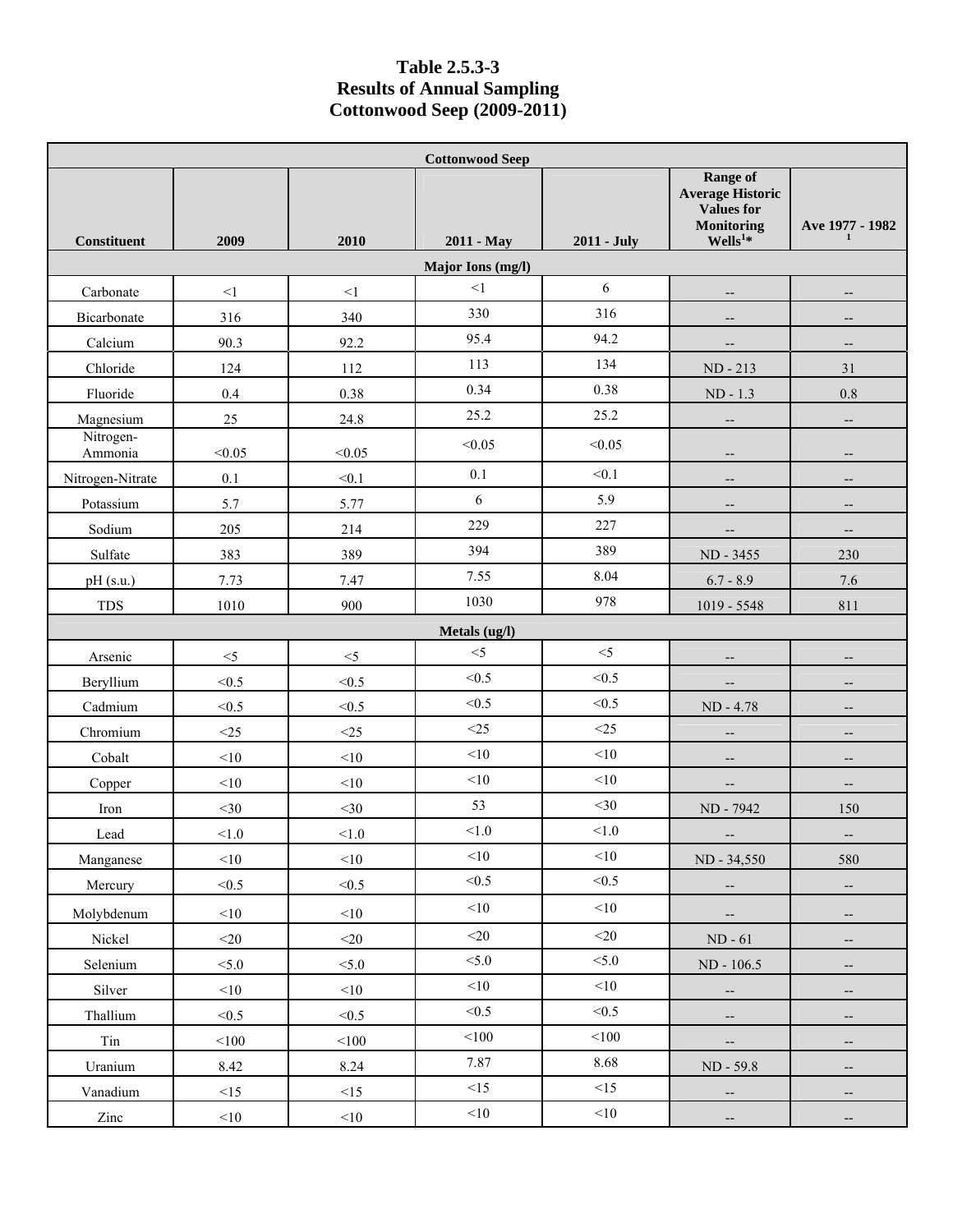| Radiologics (pCi/l)     |        |        |             |         |                   |                   |
|-------------------------|--------|--------|-------------|---------|-------------------|-------------------|
| Gross Alpha             | < 0.2  | < 0.2  | < 0.1       | $<-0.1$ | $ND - 36$         | 7.2               |
|                         |        |        | VOCS (ug/L) |         |                   |                   |
| Acetone                 | $<$ 20 | $<$ 20 | ND          | ND      | --                | $\qquad \qquad -$ |
| Benzene                 | < 1.0  | < 1.0  | ND          | ND      | $\qquad \qquad -$ | $\qquad \qquad -$ |
| Carbon<br>tetrachloride | < 1.0  | < 1.0  | ND          | ND      | $- -$             | $- -$             |
| Chloroform              | < 1.0  | < 1.0  | ND          | ND      | $\qquad \qquad -$ | $\qquad \qquad -$ |
| Chloromethane           | < 1.0  | < 1.0  | ND          | ND      | --                | $\qquad \qquad -$ |
| <b>MEK</b>              | $<$ 20 | $<$ 20 | ND          | ND      | $\qquad \qquad -$ | $\qquad \qquad -$ |
| Methylene<br>Chloride   | < 1.0  | < 1.0  | ND          | ND      | $- -$             | $- -$             |
| Naphthalene             | < 1.0  | $<1.0$ | ND          | ND      | $- -$             | $\qquad \qquad -$ |
| Tetrahydrofuran         | < 1.0  | < 1.0  | ND          | ND      | --                | $\qquad \qquad -$ |
| Toluene                 | < 1.0  | < 1.0  | ND          | ND      | --                | $\qquad \qquad -$ |
| Xylenes                 | < 1.0  | $<1.0$ | ND          | ND      | --                | $\qquad \qquad -$ |

<sup>1</sup> From Figure 3, Table 10 and Appendix B of the *Revised Addendum, Background Groundwater Quality Report: New Wells for Denison Mines (USA) Corp's White Mesa Mill Site, San Juan County, Utah*, April 30, 2008, prepared by INTERA, Inc. and Table 16 and Appendix D of the *Revised Background Groundwater Quality Report: Existing Wells for Denison Mines (USA) Corp.'s White Mesa Uranium Mill Site, San Juan County, Utah*, October 2007, prepared by INTERA, Inc.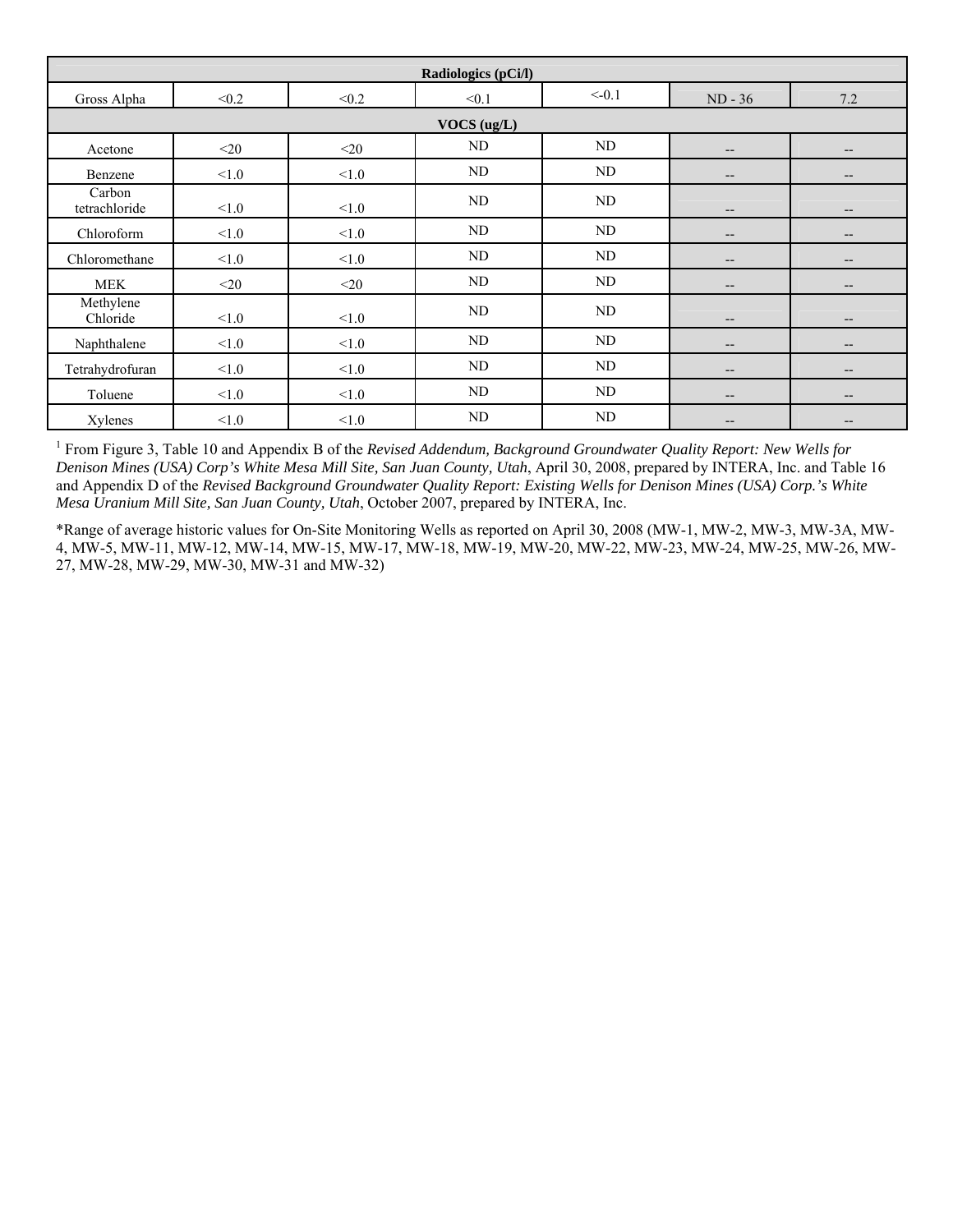#### **Table 2.5.3-4 Results of Annual Sampling Westwater Seep (2009-2011)**

| <b>Westwater Seep</b> |            |                   |            |                      |                                                                                      |  |  |  |
|-----------------------|------------|-------------------|------------|----------------------|--------------------------------------------------------------------------------------|--|--|--|
| <b>Constituent</b>    | 2009       | 2010              | 2011 - May | 2011 - July          | <b>Range of Average</b><br><b>Historic Values for Monitoring Wells<sup>1</sup></b> * |  |  |  |
|                       |            | Major Ions (mg/l) |            |                      |                                                                                      |  |  |  |
| Carbonate             | $<1\,$     | $<\!1$            | $<\!\!1$   |                      | --                                                                                   |  |  |  |
| Bicarbonate           | 465        | 450               | 371        |                      |                                                                                      |  |  |  |
| Calcium               | 191        | 179               | 247        |                      |                                                                                      |  |  |  |
| Chloride              | 41         | 40                | 21         |                      | ND - 213                                                                             |  |  |  |
| Fluoride              | 0.7        | $0.6\,$           | 0.54       |                      | $ND - 1.3$                                                                           |  |  |  |
| Magnesium             | 45.9       | 44.7              | 34.7       | Not Sampled -        | $\overline{\phantom{a}}$                                                             |  |  |  |
| Nitrogen-Ammonia      | < 0.05     | 0.5               | 0.06       | Dry                  | $\overline{\phantom{a}}$                                                             |  |  |  |
| Nitrogen-Nitrate      | $0.8\,$    | < 0.1             | < 0.1      |                      |                                                                                      |  |  |  |
| Potassium             | 1.19       | 6.57              | 3.9        |                      |                                                                                      |  |  |  |
| Sodium                | 196        | 160               | 112        |                      | $\overline{\phantom{a}}$                                                             |  |  |  |
| Sulfate               | 646        | 607               | 354        |                      | ND - 3455                                                                            |  |  |  |
| pH (s.u.)             | 8.01       | 7.38              | $7.2\,$    |                      | $6.7 - 8.9$                                                                          |  |  |  |
| <b>TDS</b>            | 1370       | 1270              | 853        |                      | $1019 - 5548$                                                                        |  |  |  |
| Metals (ug/l)         |            |                   |            |                      |                                                                                      |  |  |  |
| Arsenic               | $<$ 5      | $<$ 5             | 12.3       |                      |                                                                                      |  |  |  |
| Beryllium             | < 0.5      | < 0.5             | 0.91       |                      |                                                                                      |  |  |  |
| Cadmium               | < 0.5      | < 0.5             | 0.9        |                      | ND - 4.78                                                                            |  |  |  |
| Chromium              | $<25$      | $<\!\!25$         | <25        |                      |                                                                                      |  |  |  |
| Cobalt                | $<\!\!10$  | <10               | $<$ 10     |                      | --                                                                                   |  |  |  |
| Copper                | $<\!\!10$  | $<\!\!10$         | 16         |                      | $\overline{\phantom{a}}$                                                             |  |  |  |
| Iron                  | 89         | 56                | 4540       |                      | ND - 7942                                                                            |  |  |  |
| Lead                  | < 1.0      | < 1.0             | 41.4       |                      |                                                                                      |  |  |  |
| Manganese             | $37\,$     | $87\,$            | 268        |                      | ND - 34,550                                                                          |  |  |  |
| Mercury               | < 0.5      | < 0.5             | < 0.5      | Not Sampled -<br>Dry | $\overline{\phantom{a}}$                                                             |  |  |  |
| Molybdenum            | 29         | 29                | $<$ 10     |                      |                                                                                      |  |  |  |
| Nickel                | $<$ 20     | $<$ 20            | 29         |                      | ${\rm ND}$ - $61$                                                                    |  |  |  |
| Selenium              | < 5.0      | < 5.0             | < 5.0      |                      | ND - 106.5                                                                           |  |  |  |
| Silver                | $<$ 10     | $<$ 10            | $<$ 10     |                      | --                                                                                   |  |  |  |
| Thallium              | < 0.5      | < 0.5             | < 0.5      |                      |                                                                                      |  |  |  |
| Tin                   | $<\!\!100$ | $<\!\!100$        | < 100      |                      |                                                                                      |  |  |  |
| Uranium               | 15.1       | 46.6              | 6.64       |                      | ND - 59.8                                                                            |  |  |  |
| Vanadium              | $\leq$ 15  | $<15$             | 34         |                      | $\overline{\phantom{a}}$                                                             |  |  |  |
| Zinc                  | $<$ 10     | $<$ 10            | 28         |                      | $\overline{\phantom{a}}$                                                             |  |  |  |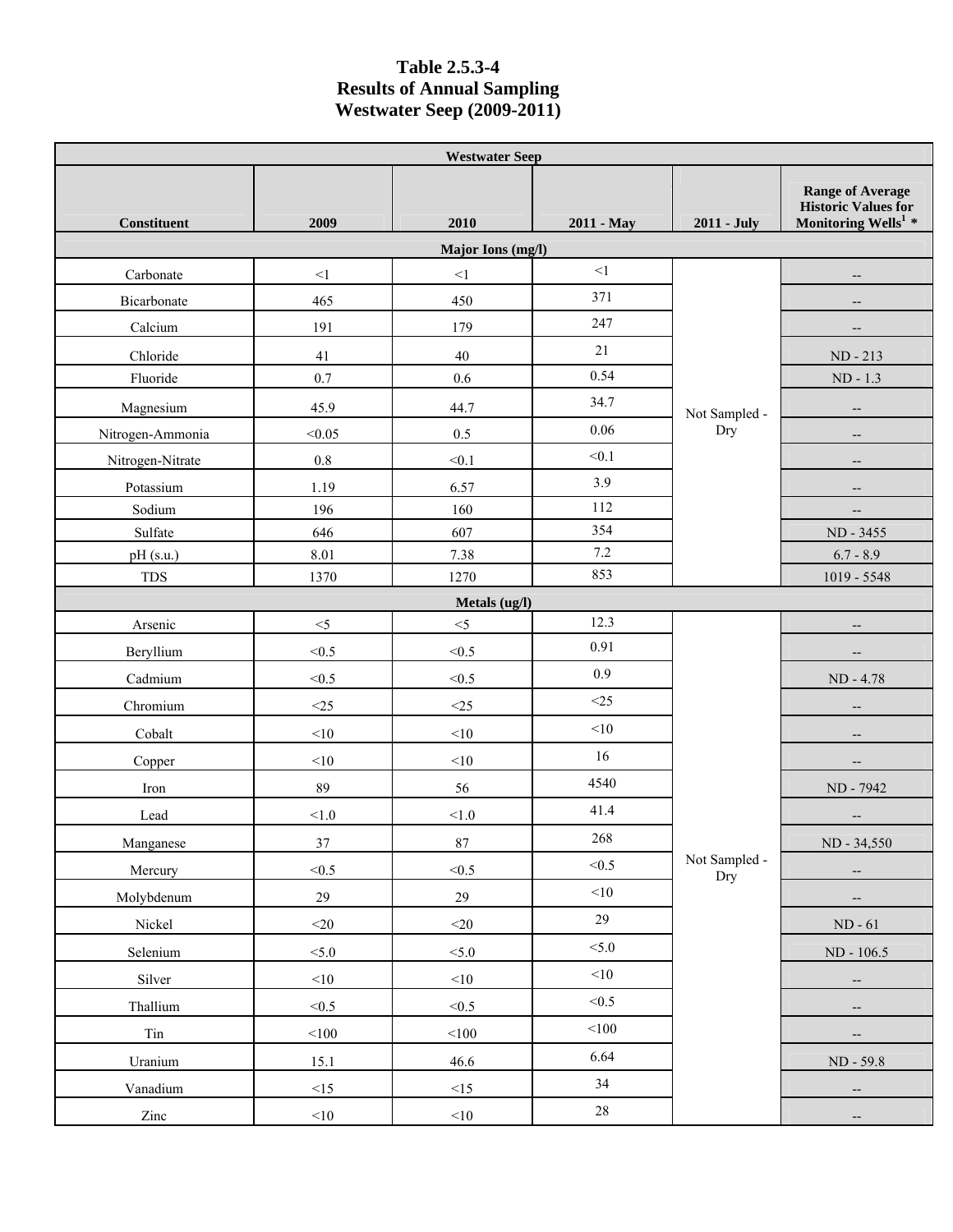| Radiologics (pCi/l)  |          |             |          |                      |                                                                                                   |  |  |
|----------------------|----------|-------------|----------|----------------------|---------------------------------------------------------------------------------------------------|--|--|
| Gross Alpha          | $< -0.1$ | < 0.3       | 0.5      | Not Sampled -<br>Dry | $ND - 36$                                                                                         |  |  |
|                      |          | VOCS (ug/L) |          |                      |                                                                                                   |  |  |
| Acetone              | $20$     | $<$ 20      | ND       |                      | $\hspace{0.05cm} \hspace{0.02cm} \hspace{0.02cm} \hspace{0.02cm} \hspace{0.02cm} \hspace{0.02cm}$ |  |  |
| Benzene              | < 1.0    | < 1.0       | ND       |                      | $\overline{\phantom{a}}$                                                                          |  |  |
| Carbon tetrachloride | < 1.0    | < 1.0       | ND       |                      | $\overline{\phantom{a}}$                                                                          |  |  |
| Chloroform           | < 1.0    | < 1.0       | ND       |                      | $\overline{\phantom{a}}$                                                                          |  |  |
| Chloromethane        | < 1.0    | < 1.0       | $\rm ND$ |                      | $\overline{\phantom{a}}$                                                                          |  |  |
| <b>MEK</b>           | $20$     | $<$ 20      | ND       | Not Sampled -<br>Dry | $\overline{\phantom{a}}$                                                                          |  |  |
| Methylene Chloride   | < 1.0    | < 1.0       | ND       |                      | $\overline{\phantom{a}}$                                                                          |  |  |
| Naphthalene          | < 1.0    | < 1.0       | ND       |                      | $\hspace{0.05cm} \hspace{0.02cm} \hspace{0.02cm} \hspace{0.02cm} \hspace{0.02cm} \hspace{0.02cm}$ |  |  |
| Tetrahydrofuran      | < 1.0    | < 1.0       | ND       |                      | $\overline{\phantom{a}}$                                                                          |  |  |
| Toluene              | $<1.0$   | < 1.0       | ND       |                      | $\overline{\phantom{a}}$                                                                          |  |  |
| Xylenes              | < 1.0    | < 1.0       | ND       |                      | $\overline{\phantom{a}}$                                                                          |  |  |

<sup>1</sup> From Figure 3, Table 10 and Appendix B of the *Revised Addendum, Background Groundwater Quality Report: New Wells for Denison Mines (USA) Corp's White Mesa Mill Site, San Juan County, Utah*, April 30, 2008, prepared by INTERA, Inc. and Table 16 and Appendix D of the *Revised Background Groundwater Quality Report: Existing Wells for Denison Mines (USA) Corp.'s White Mesa Uranium Mill Site, San Juan County, Utah*, October 2007, prepared by INTERA, Inc.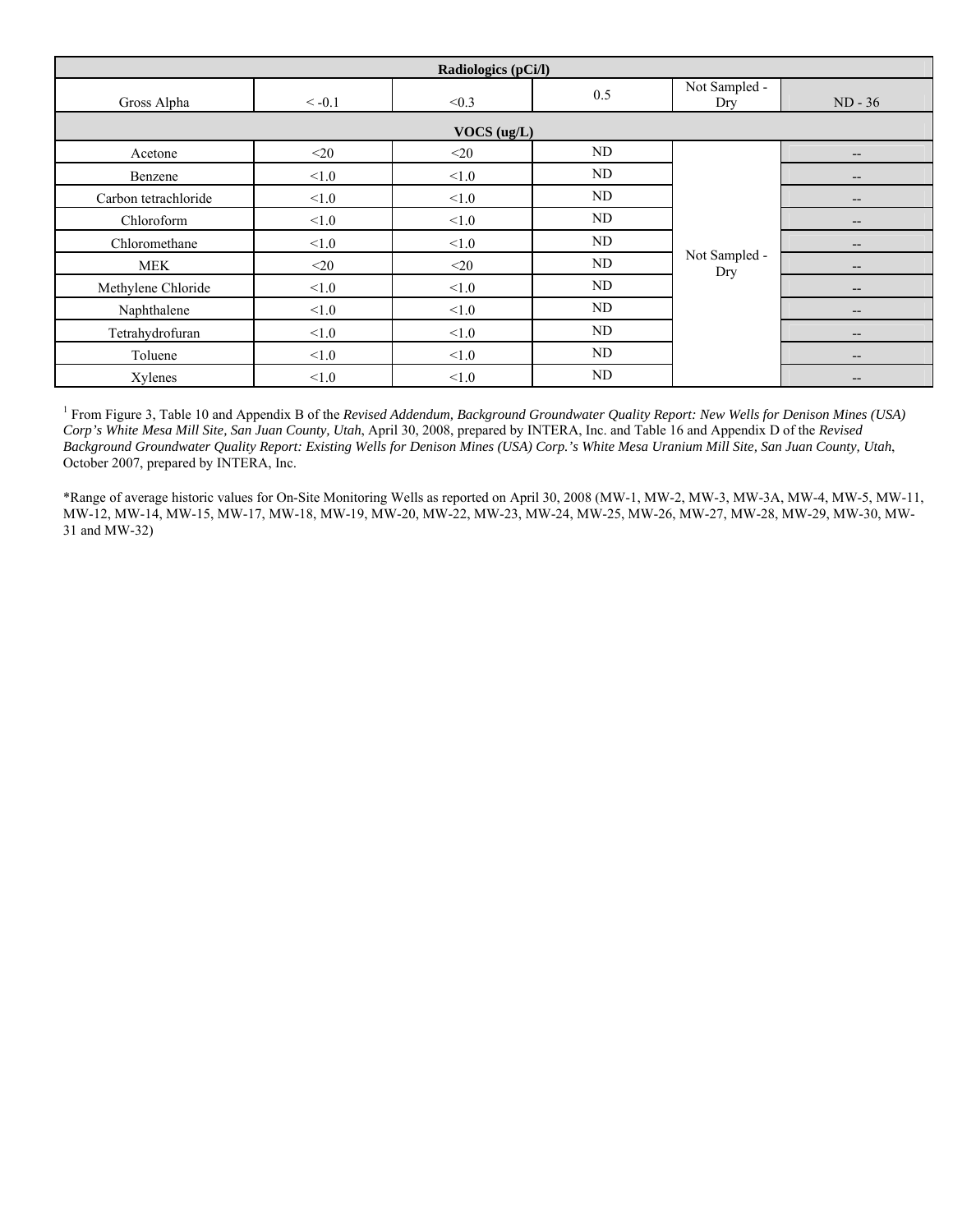## **Table 2.5.3-5 Results of Annual Sampling Entrance Spring (2009-2011)**

|                    | <b>Entrance Spring</b> |               |            |                |                                                                                               |  |  |  |  |  |
|--------------------|------------------------|---------------|------------|----------------|-----------------------------------------------------------------------------------------------|--|--|--|--|--|
| <b>Constituent</b> | 2009                   | 2010          | 2011 - May | 2011 - July    | <b>Range of Average</b><br><b>Historic Values</b><br>for Monitoring<br>Wells <sup>1</sup> $*$ |  |  |  |  |  |
|                    | Major Ions (mg/l)      |               |            |                |                                                                                               |  |  |  |  |  |
| Carbonate          | $\leq$ 1               | $\leq$ 1      | $\leq$ 1   | $\overline{7}$ |                                                                                               |  |  |  |  |  |
| Bicarbonate        | 292                    | 332           | 270        | 299            |                                                                                               |  |  |  |  |  |
| Calcium            | 90.8                   | 96.5          | 88.8       | 96.6           |                                                                                               |  |  |  |  |  |
| Chloride           | 60                     | 63            | 49         | 64             | ND - 213                                                                                      |  |  |  |  |  |
| Fluoride           | 0.7                    | 0.73          | 0.58       | 0.58           | $ND - 1.3$                                                                                    |  |  |  |  |  |
| Magnesium          | 26.6                   | 28.9          | 26.4       | 28.4           |                                                                                               |  |  |  |  |  |
| Nitrogen-Ammonia   | 0.28                   | < 0.05        | < 0.05     | 0.32           |                                                                                               |  |  |  |  |  |
| Nitrogen-Nitrate   | 1.4                    | $\mathbf{1}$  | 1.4        | 0.5            |                                                                                               |  |  |  |  |  |
| Potassium          | 2.4                    | 2.74          | 2.6        | 2.9            | --                                                                                            |  |  |  |  |  |
| Sodium             | 61.4                   | 62.7          | 62.5       | 68.6           |                                                                                               |  |  |  |  |  |
| Sulfate            | 178                    | 179           | 166        | 171            | ND - 3455                                                                                     |  |  |  |  |  |
| pH (s.u.)          | 7.85                   | 7.56          | 7.96       | 8.17           | $6.7 - 8.9$                                                                                   |  |  |  |  |  |
| <b>TDS</b>         | 605                    | 661           | 571        | 582            | 1019 - 5548                                                                                   |  |  |  |  |  |
|                    |                        | Metals (ug/l) |            |                |                                                                                               |  |  |  |  |  |
| Arsenic            | $<\!\!5$               | $<$ 5         | $<$ 5      | $<$ 5          |                                                                                               |  |  |  |  |  |
| Beryllium          | < 0.5                  | < 0.5         | < 0.5      | < 0.5          |                                                                                               |  |  |  |  |  |
| Cadmium            | < 0.5                  | < 0.5         | < 0.5      | < 0.5          | ND - 4.78                                                                                     |  |  |  |  |  |
| Chromium           | $<$ 25                 | $<$ 25        | <25        | <25            |                                                                                               |  |  |  |  |  |
| Cobalt             | <10                    | $<\!\!10$     | $<\!\!10$  | $<\!\!10$      |                                                                                               |  |  |  |  |  |
| Copper             | < 10                   | <10           | $<\!\!10$  | $<\!\!10$      |                                                                                               |  |  |  |  |  |
| Iron               | $<$ 30                 | $<$ 30        | 37         | 55             | ND - 7942                                                                                     |  |  |  |  |  |
| Lead               | < 1.0                  | < 1.0         | < 1.0      | < 1.0          |                                                                                               |  |  |  |  |  |
| Manganese          | 54                     | $11\,$        | 47         | $\bf 84$       | ND - 34,550                                                                                   |  |  |  |  |  |
| Mercury            | < 0.5                  | < 0.5         | < 0.5      | < 0.5          | --                                                                                            |  |  |  |  |  |
| Molybdenum         | $<\!\!10$              | <10           | $<\!\!10$  | $<\!\!10$      |                                                                                               |  |  |  |  |  |
| Nickel             | $<$ 20                 | $<$ 20        | $<$ 20     | $<$ 20         | $ND - 61$                                                                                     |  |  |  |  |  |
| Selenium           | 12.1                   | 9.2           | 13.1       | 5.5            | ND - 106.5                                                                                    |  |  |  |  |  |
| Silver             | $<$ 10                 | $<$ 10        | <10        | $<\!\!10$      |                                                                                               |  |  |  |  |  |
| Thallium           | < 0.5                  | < 0.5         | < 0.5      | < 0.5          | $\overline{\phantom{a}}$                                                                      |  |  |  |  |  |
| Tin                | $<100$                 | $<$ 100       | $<\!\!100$ | $<$ 100        | --                                                                                            |  |  |  |  |  |
| Uranium            | 15.2                   | 17.8          | 18.8       | 15.3           | ND - 59.8                                                                                     |  |  |  |  |  |
| Vanadium           | <15                    | <15           | <15        | <15            | --                                                                                            |  |  |  |  |  |
| Zinc               | <10                    | $<\!\!10$     | $<\!\!10$  | $<\!\!10$      |                                                                                               |  |  |  |  |  |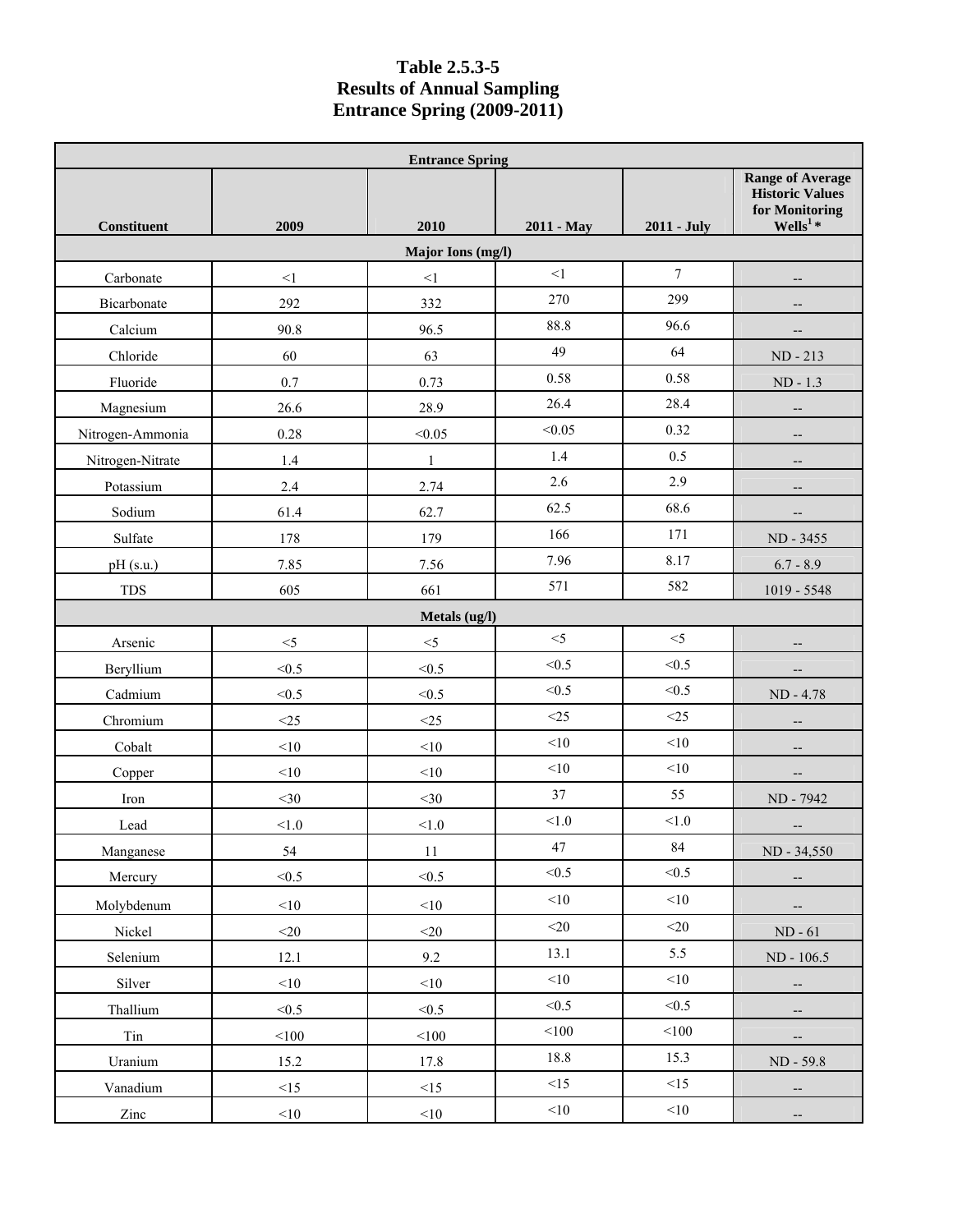| Radiologics (pCi/l)  |        |        |     |     |                          |  |
|----------------------|--------|--------|-----|-----|--------------------------|--|
| Gross Alpha          | 0.9    | < 0.5  | 1.5 | 1.6 | $ND - 36$                |  |
| VOCS (ug/L)          |        |        |     |     |                          |  |
| Acetone              | $<$ 20 | $<$ 20 | ND  | ND  | $\overline{\phantom{a}}$ |  |
| Benzene              | < 1.0  | < 1.0  | ND  | ND  | $\qquad \qquad -$        |  |
| Carbon tetrachloride | < 1.0  | < 1.0  | ND  | ND  | $\qquad \qquad -$        |  |
| Chloroform           | < 1.0  | < 1.0  | ND  | ND  | $\overline{\phantom{a}}$ |  |
| Chloromethane        | < 1.0  | < 1.0  | ND  | ND  | $\qquad \qquad -$        |  |
| <b>MEK</b>           | $<$ 20 | $<$ 20 | ND  | ND  | $\qquad \qquad -$        |  |
| Methylene Chloride   | < 1.0  | < 1.0  | ND  | ND  | $\overline{\phantom{a}}$ |  |
| Naphthalene          | < 1.0  | < 1.0  | ND  | ND  | $\overline{\phantom{a}}$ |  |
| Tetrahydrofuran      | < 1.0  | < 1.0  | ND  | ND  | $\qquad \qquad -$        |  |
| Toluene              | < 1.0  | < 1.0  | ND  | ND  | $- -$                    |  |
| Xylenes              | < 1.0  | < 1.0  | ND  | ND  | $-$                      |  |

<sup>1</sup> From Figure 3, Table 10 and Appendix B of the *Revised Addendum, Background Groundwater Quality Report: New Wells for Denison Mines (USA) Corp's White Mesa Mill Site, San Juan County, Utah*, April 30, 2008, prepared by INTERA, Inc. and Table 16 and Appendix D of the *Revised Background Groundwater Quality Report: Existing Wells for Denison Mines (USA) Corp.'s White Mesa Uranium Mill Site, San Juan County, Utah*, October 2007, prepared by INTERA, Inc.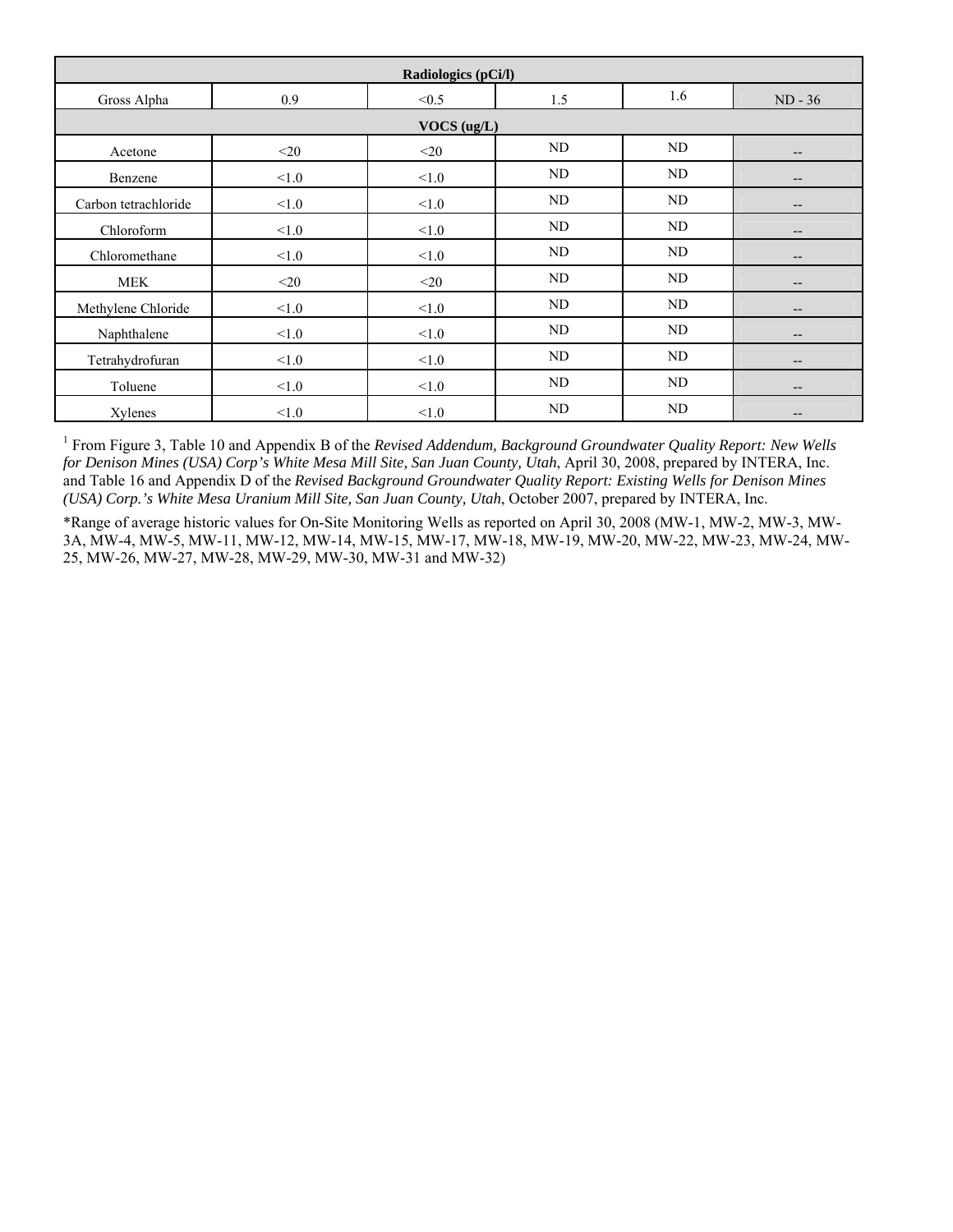#### **Table 2.9.1.3-1 Groundwater Monitoring Constituents Listed in Table 2 of the Permit**

#### **Nutrients:**

Ammonia (as N) Nitrate & Nitrite (as N)

## **Heavy Metals:**

Arsenic Beryllium Cadmium Chromium Cobalt Copper Iron Lead Manganese **Mercury** Molybdenum Nickel Selenium Silver Thallium Tin Uranium Vanadium Zinc

# **Radiologics:**

Gross Alpha

## **Volatile Organic Compounds:**

Acetone Benzene 2-Butanone (MEK) Carbon Tetrachloride Chloroform Chloromethane Dichloromethane Naphthalene Tetrahydrofuran Toluene Xylenes (total)

## **Others:**

Field pH (S.U.) Fluoride Chloride Sulfate TDS